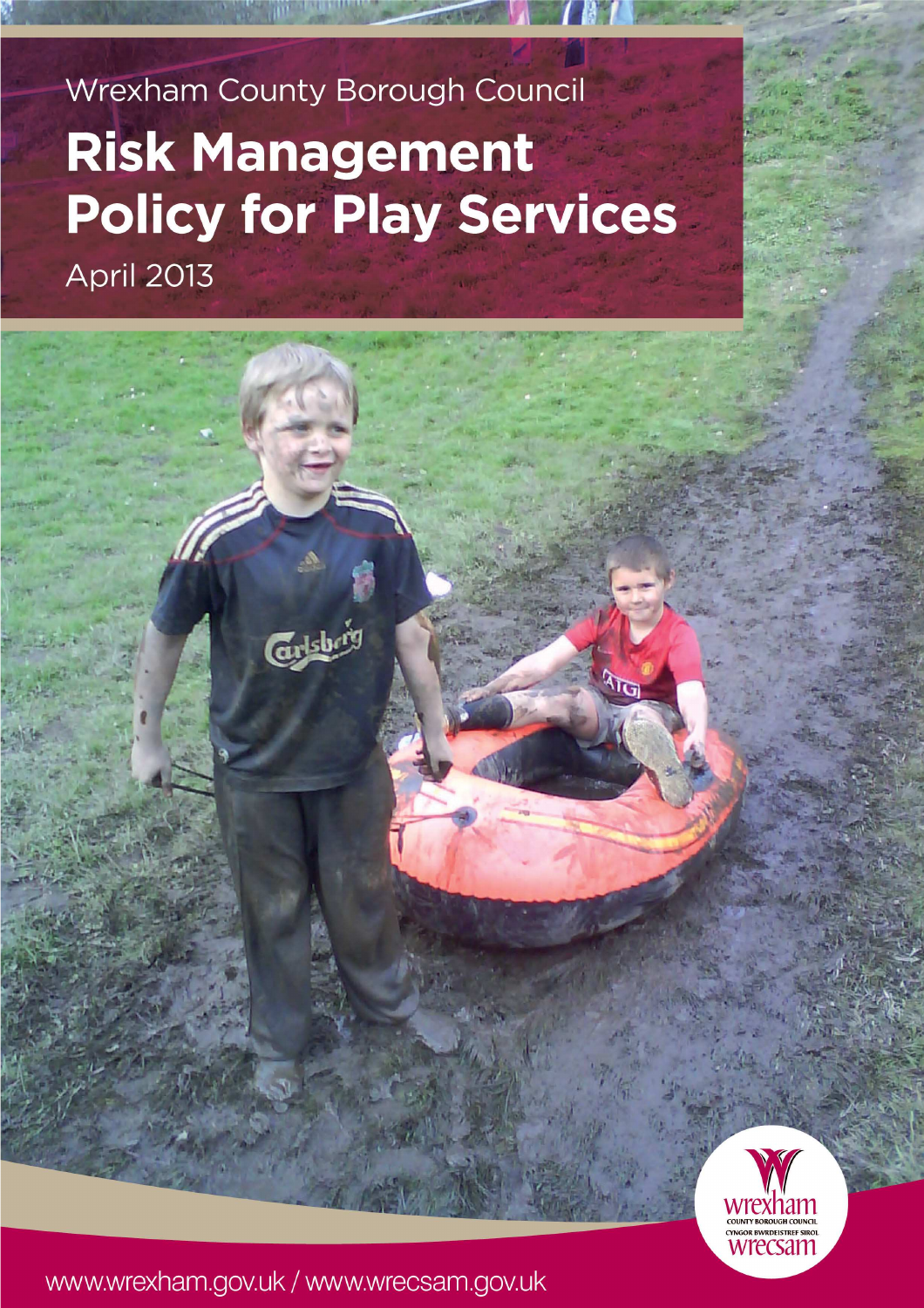# **Glossary of Terms<sup>1</sup>**

| <b>Benefit</b>   | something that promotes or enhances well being                                                                  |
|------------------|-----------------------------------------------------------------------------------------------------------------|
| <b>Risk</b>      | the possibility of suffering harm or loss                                                                       |
| Risk Taking -    | to expose to the possibility of harm or loss                                                                    |
| <b>Hazard</b>    | a potential source of harm                                                                                      |
| <b>Harm</b>      | physical or psychological injury or damage                                                                      |
| <b>Uncertain</b> | not known or established; not determined; undecided.                                                            |
| <b>Challenge</b> | a test of one's abilities or resources in a demanding but<br>stimulating undertaking                            |
| Reasonable -     | capable of reasoning; in accordance with reason or sound<br>thinking; not excessive or extreme; rational; fair. |

Developed by the Conway & Wrexham Risk Management Group, 2010.

 $\overline{a}$ <sup>1</sup> The Free Dictionnary (online) available at: [www.](www.google.co.uk)c@freedictionary.com (accessed 1<sup>st</sup> November 2011)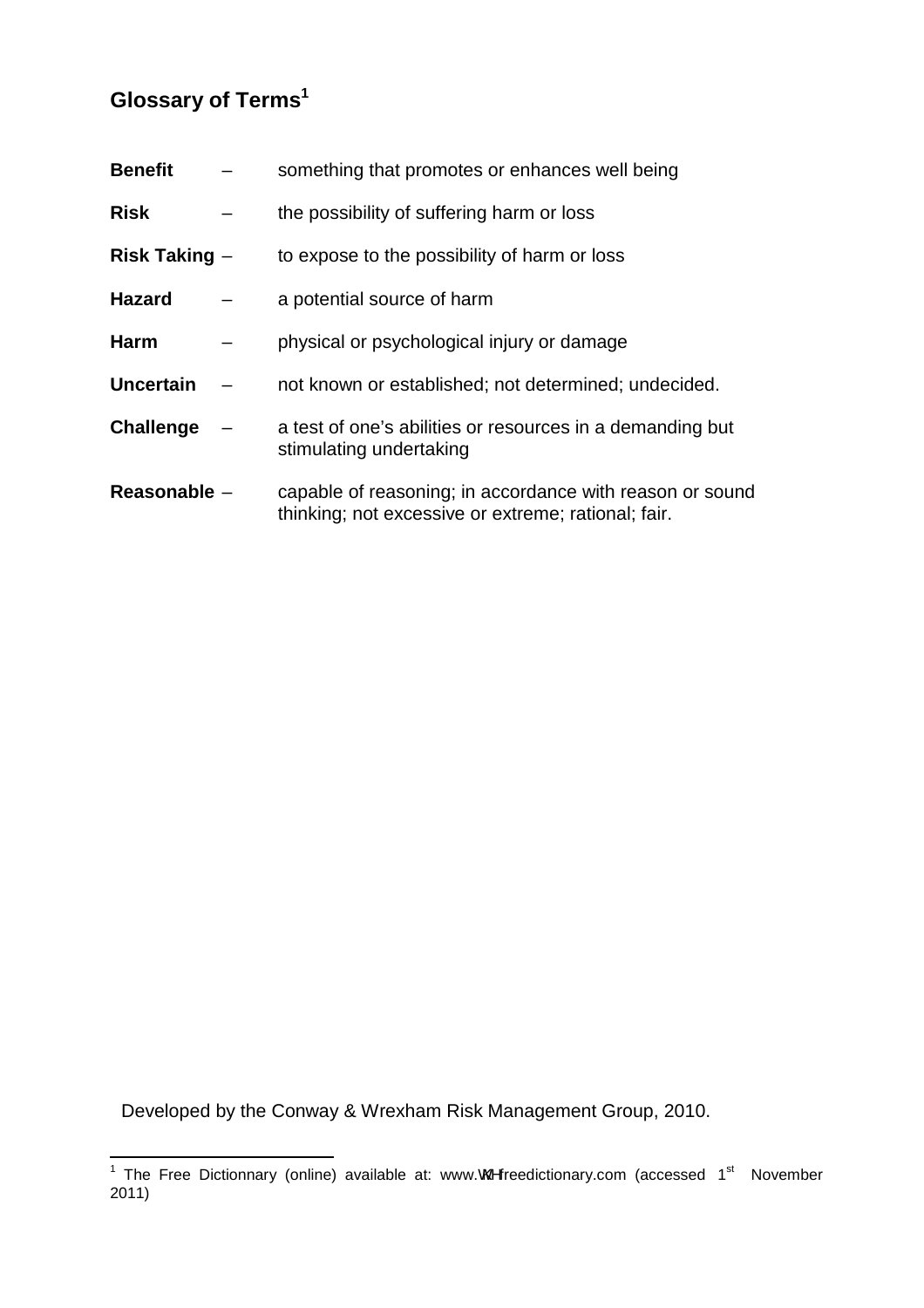# **WCBC Policy for Risk Management in Play Services**

# **Introduction**

 This policy has been developed to provide a coherent, consistent and balanced approach to the management of risk in play services and facilities for children and young people across Wrexham County Borough Council and to ensure greater clarity of understanding around this issue. In doing this the policy aims to present some challenge to the existing risk averse nature of our society which can limit children's play experiences<sup>2</sup>, therefore better supporting Local Authority employees in their role of working with, and on behalf, of children and young people.

 The policy is informed by contemporary theory and practice and based on the approach set out in Managing Risk in Play Provision: An Implementation Guide.  $3$ 

## **Risk Management Systems:**

 'Risk Management' in this policy is used to refer to all elements involved in the management of risk which can, and should, incorporate more than paper risk assessments alone. Where all these elements are appropriately supported there is potential to develop more robust and better informed risk management systems.

 As represented in figure 1 (see end of document), this policy underpins our risk management system and provides the context within which our employees can operate. A risk management cycle then exists within this framework and incorporates:

- The professional practice and judgements of individuals
- Experience gained from personal and team reflections on practice
- Our ability to plan our approach to future practice
- The training and guidance produced to inform professional practice

 Each element of this cycle is informed by, and can inform, every other element, and any future policy developments. Together these elements form an ongoing process, continuously improving our ability as an organisation to appropriately manage risk in services and facilities for children and young people.

## **Play and Uncertainty**

 "Children deliberately seek out physical and emotional uncertainty in their play. From birth children are inquisitive and curious with a deeply rooted and compelling drive to explore the unknown and experiment with their surroundings. By taking risks and having adventurous play experiences children can challenge themselves, test the limitations of the environment around them, develop problem solving skills and find creative approaches to new situations. Ultimately play influences a child's ability to be adaptable and resilient, to cope with stressful events and therefore enables them to support their own well-being." <sup>4</sup>

 $\overline{a}$ <sup>2</sup> Gill, T. (2007) No Fear – growing up in a risk averse society, London: Calouste Gulbenkian Foundation

 $^3$  Ball, D., Gill, T. and Spiegal, B. (2008) Managing Risk in Play Provision: implementation guide. London: Play England

<sup>4</sup> Wrexham County Borough Council (2009) Wrexham Play Policy 2009, Wrexham: WCBC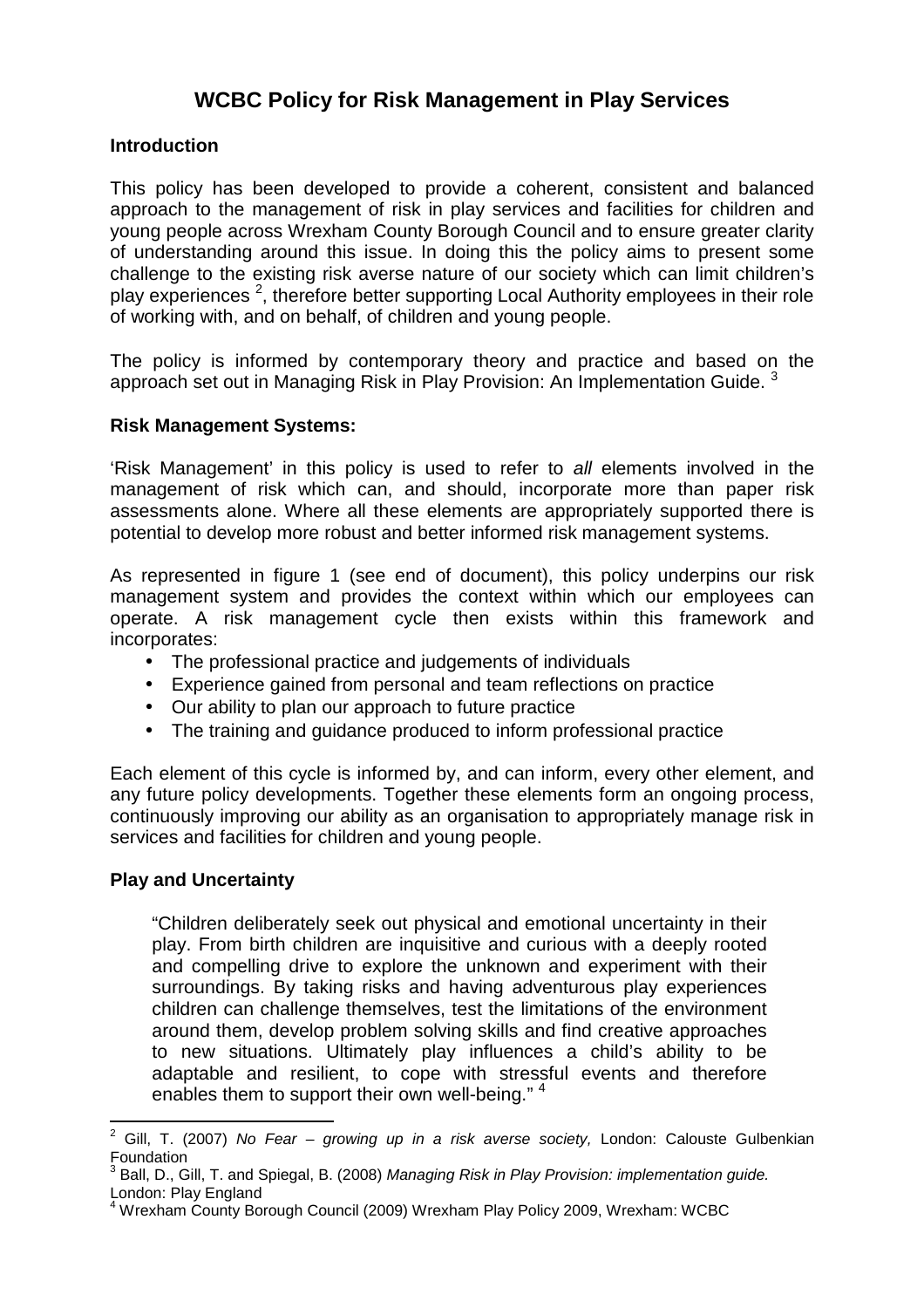Play permeates every aspect of a child's life and children display a playful disposition to their worlds where they continuously seek out disequilibrium, disorder, uncertainty and opportunities for 'as if' (make believe) behaviours. The wide reaching potential benefits of play accrue from its unique design features of unpredictability, spontaneity, goallessness and personal control and it is these irregularities that occur in play which foster adaptability.<sup>5</sup>

 If we remove these irregularities by attempting to predict and place controls on children's playful behaviour we risk creating sterile, predictable and ultimately ineffective play spaces which limit the scope and potential of children's play. We must therefore be careful that our adult desires for order, clearly defined outputs and safety, although well meaning, do not restrict children's need for disorder, uncertainty and challenge. <sup>6</sup>

## **Perceptions of 'Risk'**

 "In general use, the word 'risk' refers to the probability, likelihood or chance of an adverse outcome. In risk management contexts, the word tends to include a measure of the seriousness of the adverse outcome, as well as its probability" <sup>7</sup>

 However, it is important to recognise that engaging with risk may also lead to desirable and beneficial outcomes, for example, the act of balancing along a wall inevitably involves a *potential* outcome of physical injury but the outcomes might also include the development of self awareness, a sense of achievement, increased confidence and self esteem, as well as feelings of pleasure.

 Wrexham County Borough Council recognises that childhood is full of new experiences, which necessarily involve some degree of risk taking, whether it be physical or emotional, because they require the individual to engage with that which is uncertain.

 "The player is able to be in control of being out of control and so enjoys both a sense of risk and of mastery simultaneously" 8

 When playing children create their own uncertainty in order that they may experience being at the edge of their control ("in control of being out of control") and as such there is a high degree of risk management built into playing by children themselves.

 Childhood is a continuous process of trial and error with the potential for achievement but also the inevitability of accidents. Furthermore, life in general is full of uncertain situations that can not be avoided or removed. The ability to negotiate risk is therefore a critical life skill, which can only be developed and perfected through hands on experience across a broad range of personal challenges. Enabling children to experience some risk is therefore not only reasonable but essential.

 $\overline{a}$  $<sup>5</sup>$  Lester, S. and Russell, W. (2008). Play for a Change: Play, Policy and Practice - a Review of</sup> Contemporary Perspectives. London: National Children's Bureau.

 $6$  Lester, S. and Russell, W. (2008) 'Tell your mum I saved your life' Play Rights Magazine, Issue 2/08  $^6$  Lester, S. and Russell, W. (2008) 'Tell your mum I saved your life' *Play Rights Magazine,* Issue 2/08<br><sup>7</sup> Health & Safety Executive (2006) cited in Ball, D., Gill, T. and Spiegal, B. (2008) *Managing Risk in* 

Play Provision: implementation guide. London: Play England. *Play Provision: implementation guide.* London: Play England.<br><sup>8</sup> Gordon, G. and Esbjorn-Hargens, S. (2007) *Integral Play: an exploration of the playground and the* 

 evolution of the player. Journal of Integral Theory and Practice.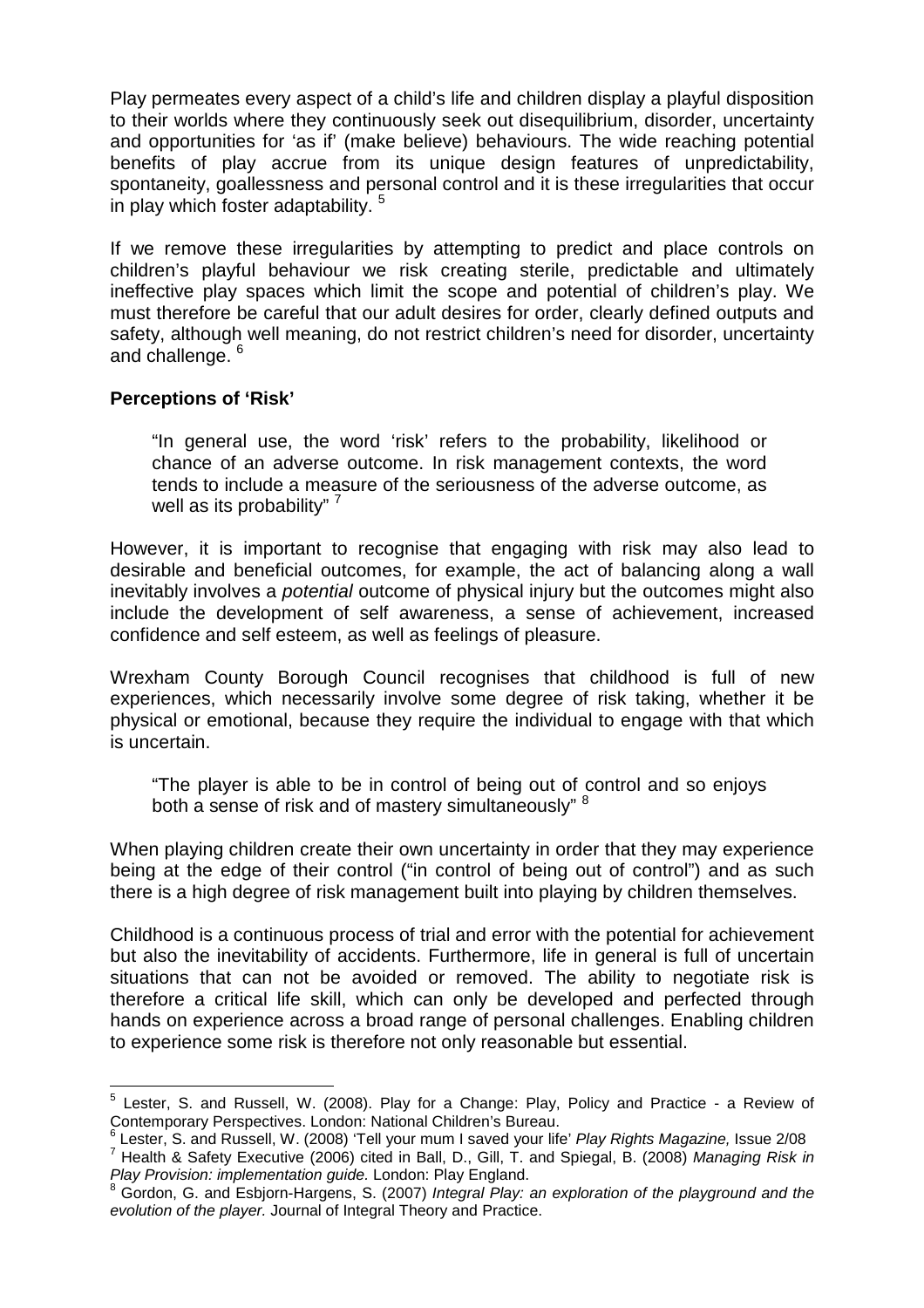# **Providing for Uncertainty**

 We have a duty of care to try and protect individuals accessing our services and facilities from the potentially, long-term, damaging effects of being exposed to serious and *unreasonable* physical and emotional harm. However in doing this we must not overlook, or seek it at the expense of, enabling children to actively participate in their own personal development of health, well-being and resilience, as a result of engaging in situations with uncertain outcomes.

 Due to the impacts of our modern society the free time and space children have for playing has become increasingly restricted resulting in children today having reduced freedom and independence with which to play.

 "What has previously seen as the private activity of children, carried out away from adult gaze, is now the object of public scrutiny and concern" <sup>9</sup>

 Never the less running down hills, climbing trees and swinging off branches, jumping streams and playing rough and tumble have all been common in the lives of previous generations of children. These "everyday adventures", and others like them, which inevitably involve a chance (risk) of injury, should not be restricted due to the context of children's play changing.

 We aim to create places that stimulate, engage and excite children, in which they can explore and adapt and be inspired to play in many different ways. In doing this we will provide "safe enough" environments where children can feel confident to play and are unlikely to come to serious physical or emotional harm but in which they can experience risk (and therefore challenge) of their own volition, whenever possible, unconstrained by the potentially limiting actions of adults.

## **Reasonable Hazards**

 The types of hazards that children should be exposed to comes down to a question of what is reasonable. That which is reasonable in services and facilities for children is different to that which may be considered reasonable in a place of work for adults. Hazards that present a significant probability (risk) of injury are rarely desirable in a place of work where as the opposite may be true in places where children wish to play and engage in challenging activities.

 How reasonable it is to allow children to engage with a particular hazard will depend on the acceptability of that hazard given its context. 'Good' hazards are those which can reasonably be expected in relation to the activity or environment and/or offer some form of potential benefit to children when engaging with or negotiating them.

 'Bad' hazards are then the opposite of this – those which children can not reasonably be expected to be aware of and which offer little in the way of benefit to the child. No guarantees can ever be made of offering children absolute protection from harm, however children should be protected from hazards that present an unreasonably high probability (risk) of serious injury whenever reasonably possible.

## **Risk-Benefit Assessments**

 $\overline{a}$ <sup>9</sup> Lester, S. and Russell, W. (2008) 'Tell your mum I saved your life' Play Rights Magazine, Issue 2/08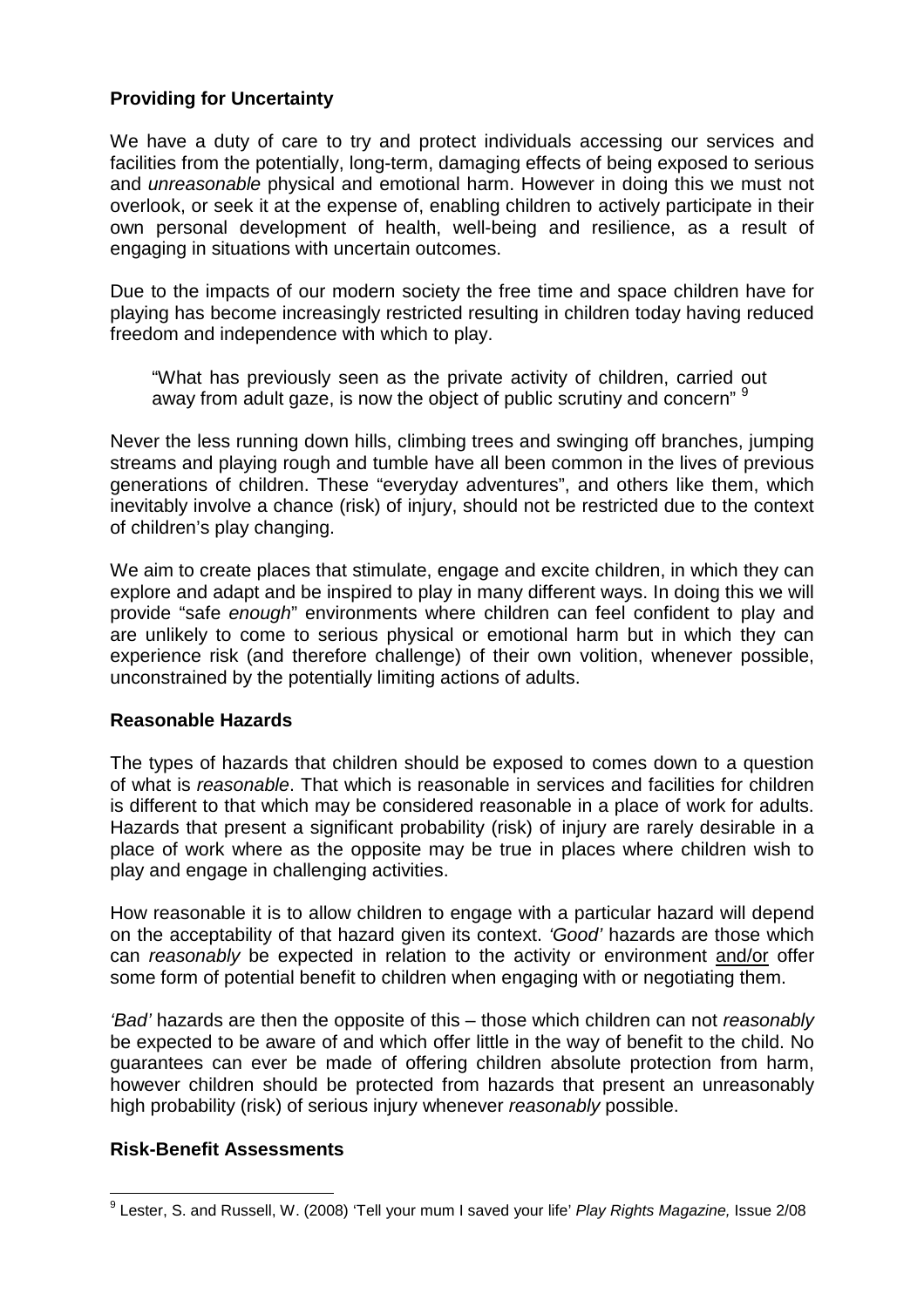Decisions about what is reasonable and the desirability of children engaging with hazards will be made using a risk-benefit approach. This process involves considering the potential benefits afforded by an opportunity alongside any potentially negative outcomes and then making a judgement about whether the potential for loss or harm is proportional to the benefits i.e. do the potential benefits justify allowing a significant risk of injury to remain?

 For the purpose of risk-benefit assessments, benefits can be physical, emotional, social or environmental (and are likely to be a combination of all of these) and may apply to an individual, a group of people, or a community as a whole.

 In the context of Health and Safety, risk is primarily associated with the potential for physical or emotional harm to occur and involves considering the likelihood of any potential injury together with the potential severity of that injury. However, risk could also refer to an environmental or social loss. For example, an individual or organisation may risk their reputation or could risk a financial loss. These 'associated' risks should also be considered when making risk-benefit assessments.

# **'Dynamic' (Primary) Risk - Benefit Assessments**

 As humans our primary method of risk management is to assess hazards as they appear in front of us and to decide on appropriate action based upon the hazard and its context at any given moment. Dynamic risk assessment refers to this ongoing process of risk management in a rapidly changing environment.

 Due to children's playful behaviour being spontaneous and unpredictable we cannot reasonably be expected to anticipate and plan for all the uncertainties children will engage with through their play. We therefore support the professional judgements of those working with children and recognise that these individuals will often be best placed to make decisions about hazards as they materialize. In doing this staff should aim to balance the need for intervention to prevent harm with the benefits of children experiencing uncertainty for themselves.

 It is important to recognise that individual perceptions of risk are subjective and that one person's tolerance for risk may be different from another. To support them in making informed decisions, and to encourage consistency in practice, staff will be given access to risk management training and guidance will be produced (or adopted) relating to a range of play opportunities and activities.

## **'Paper' (Secondary) Risk - Benefit Assessments**

 Paper-based (or secondary) risk assessments provide the opportunity for teams to reflect together to agree their approach to certain kinds of risk taking behaviours and can therefore help to address issues before they arise. As part of the risk management cycle, paper based risk assessments should be used to respond to issues identified through practice or to plan an agreed approach to previously anticipated hazards.

 Paper based risk assessments can inform future practice following thorough discussions with relevant staff. These assessments should be based on knowledge of the play process, the dynamic risk-benefit assessment process, sound reflective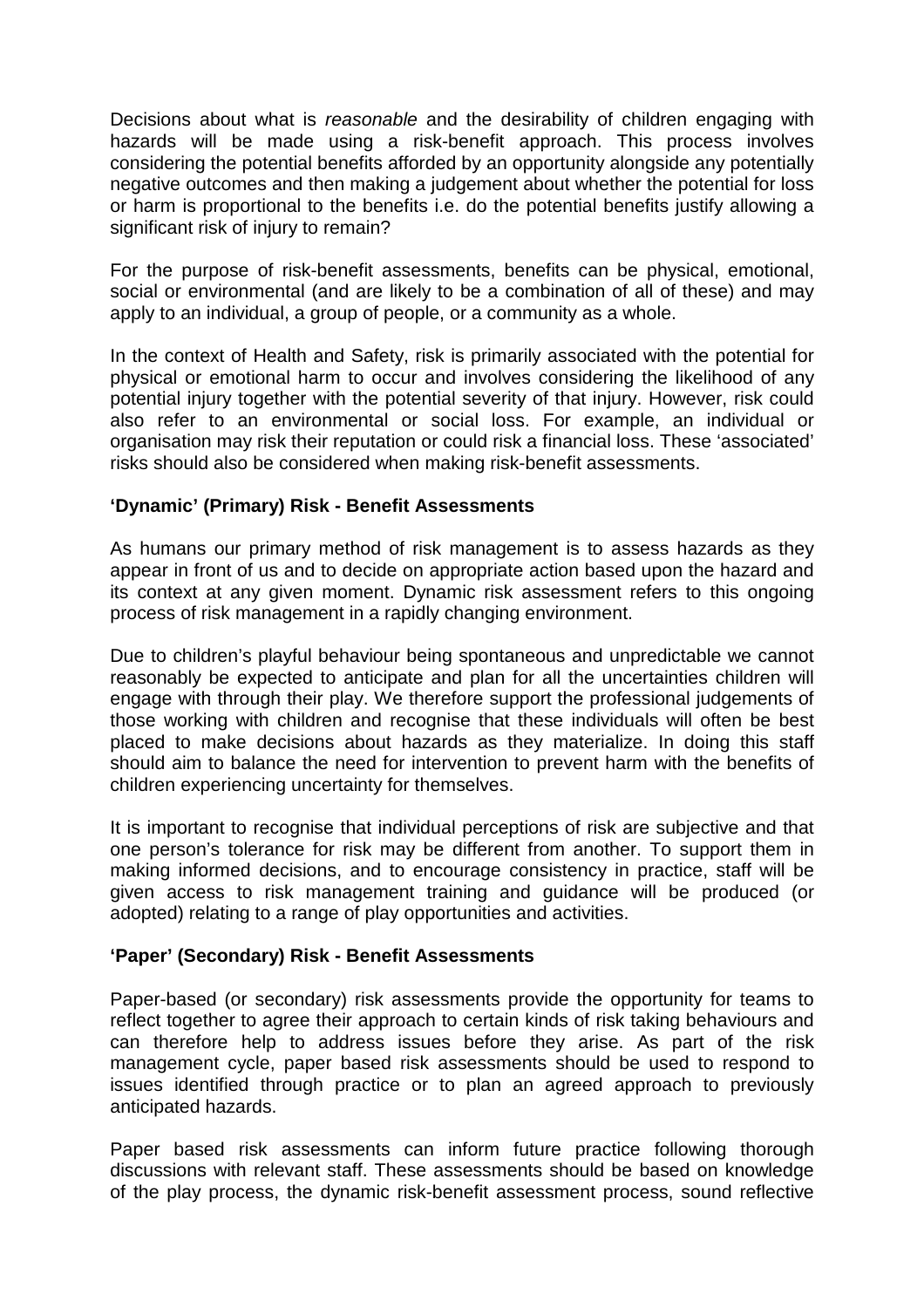practice, evidence of potential benefits and evidence about the probability (risk) of harm. The outcome of a paper-based risk assessment will be the development or adoption of appropriate procedures, staff training, guidance, or policy changes that help to describe how that hazard is to be managed.

 The risk-benefit assessment pro-forma we will use allows for the consideration of generic hazards and is therefore not specific to particular sites. Individual play provision sites are risk-managed through a range of methods within the risk management cycle, including dynamic risk-benefit assessments, regular site checks and specific operational procedures (for example, fire lighting guidelines or tree swing guidance).

# **Reasonable Controls**

 During the risk-benefit process it may be necessary to identify control measures in order to reduce risk of harm to an acceptable level. However, the control measures that can reasonably be implemented will depend on the resources available and the cost of any potential control measures must be justified by being proportional to the risk of harm involved. For example, on unstaffed sites intermittent checks can be made to identify and manage hazards. However, the frequency of these checks will depend on what can reasonably be achieved given the resources available, the type of facility and its location.

 Prior to the implementation of control measures consideration should also be given to any potentially negative impacts that may result from making that intervention. It is important that children's need to use their environment in novel and unexpected ways is not constrained in the search for providing absolute protection from injury.

# **Children's Capability**

 Children are capable of managing some risk for themselves and there is a need to avoid excessive adulteration of children's desire to experience uncertainty and challenge. How capable children are at negotiating risk will be dependant on their age, capabilities and previous experiences. Children are likely to require access to increasing risk as their competency develops to ensure they continue to have opportunities to challenge themselves.

The risk of harm it is reasonable to allow will depend on considerations of these factors and, as a result, these factors should be considered when making risk-benefit assessments.

## **Conclusion**

- There is intrinsic value in children experiencing uncertainty and personal challenge through their play.
- We recognise that children are capable of managing some risk for themselves and that their competency will develop as their experience grows.
- Children need to feel free to experience risk of their own volition and they will only be able to do this if adults allow some degree of uncertainty to remain.